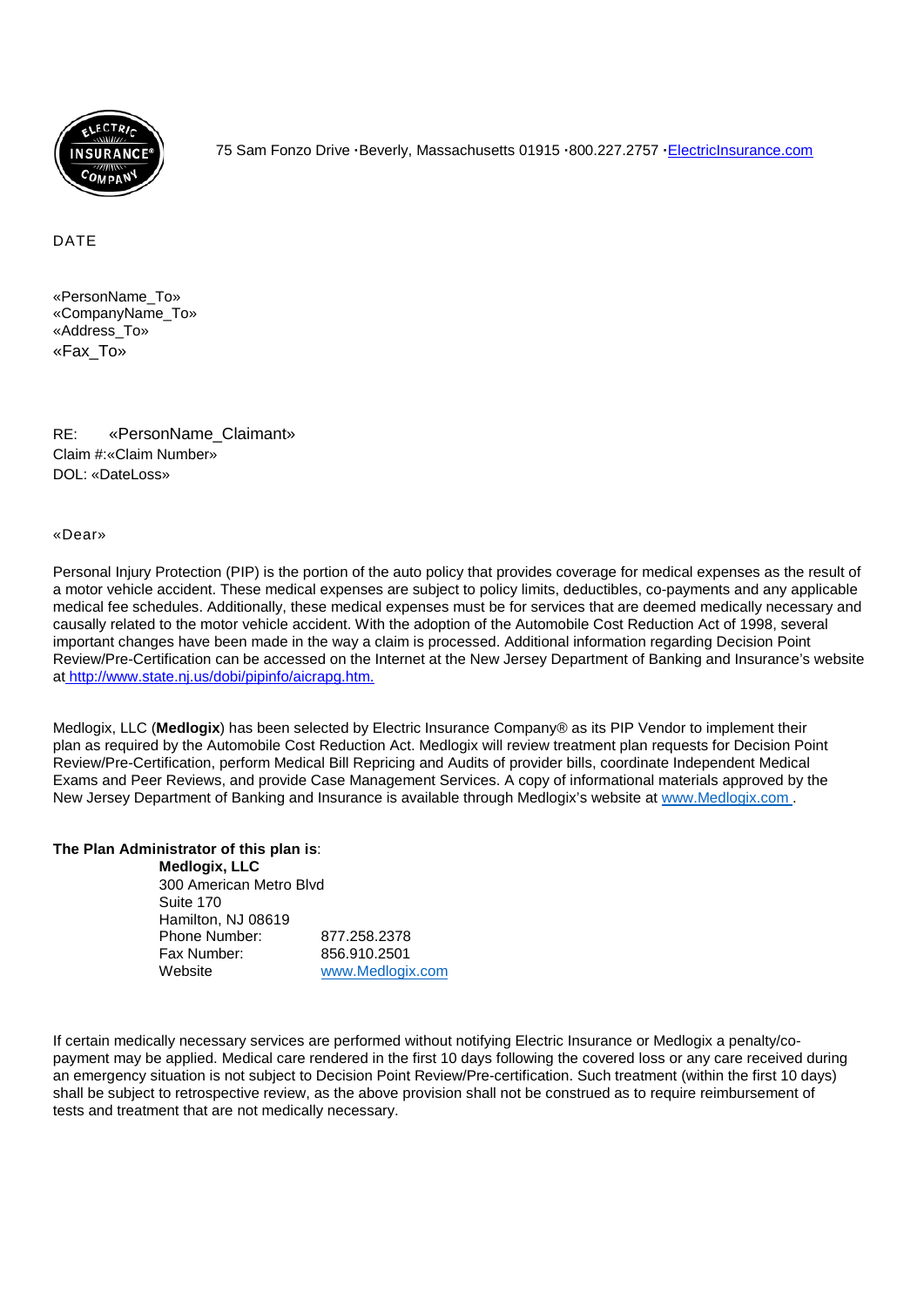#### **Submission of Treatment Plan Requests for Decision Point Review/Pre-Certification**

Please complete the attached "Attending Provider Treatment Plan" form and forward with any applicable medical documentation to Medlogix by fax (856.910.2501), or mail (300 American Metro Blvd., Suite 170 Hamilton, NJ 08619 Attn: Pre-Certification Department). This form can be accessed on the DOBI website at

<http://www.state.nj.us/dobi/pipinfo/aicrapg.htm> or Medlogix's web site at [www.Medlogix.com.](http://www.medlogix.com/) Any questions regarding your treatment request can be directed to Medlogix at 877.258.2378 during regular business hours of Monday through Friday 7:00 AM to 7:00 PM, EST except for Federally and/or State Declared Holidays and/or New Jersey declared "State of Emergencies" related to inclement weather where travel is prohibited.

## Decision Point Review

Pursuant to N.J.A.C. 11:3-4, the New Jersey Department of Banking and Insurance has published standard courses of treatment, known as Care Paths, for soft tissue injuries, collectively referred to as Identified Injuries. Additionally, guidelines for certain diagnostic tests have been established by the New Jersey Department of Banking and Insurance according to N.J.A.C. 11:3-4. *Decision Points* are intervals within the Care Paths where treatment is evaluated for a decision about the continuation or choice of further treatment the attending physician provides. At Decision Points, the eligible injured person or the health care provider must provide Medlogix with information regarding further treatment the health care provider intends to provide.

In accordance with N.J.A.C. 11:3-4.5, the administration of any of the following diagnostic tests is subject to Decision Point Review, regardless of diagnosis:

*Diagnostic Tests, which are subject to Decision Point Review according to N.J.A.C. 11:3-4.5*

- 1. Needle Electromyography (EMG)
- 2. Somatosensory Evoked Potential (SSEP)
- 3. Visual Evoked Potential (VEP)
- 4. Brain Audio Evoked Potential (BAEP)
- 5. Brain Evoked Potentials (BEP)
- 6. Nerve Conduction Velocity (NCV)
- 7. H-Reflex Studies
- 8. Electroencephalogram (EEG)
- 9. Videofluroscopy
- 10. Magnetic Resonance Imaging (MRI)
- 11. Computer Assisted Tomograms (CT, CAT Scan)
- 12. Dynatron/Cybex Station/Cybex Studies
- 13. Sonogram/Ultrasound
- 14. Brain Mapping
- 15. Thermography/Thermograms

#### *Pre-Certification*

Pursuant to N.J.A.C. 11:3-4, Pre-Certification is mandatory as to any of the following medical services once 10 days have elapsed since the accident:

- Non-emergency inpatient and outpatient hospital care
- Non-emergency surgical procedures
- Infusion Therapy
- Extended Care Rehabilitation Facilities
- All Outpatient care for soft-tissue/disc injuries of the person's neck, back and related structures not included within the diagnoses covered by the Care Path's.
- All Physical, Occupational, Speech, Cognitive, Rehabilitation or other restorative therapy or therapeutic or body part manipulation except that provided for identified injuries in accordance with decision point review.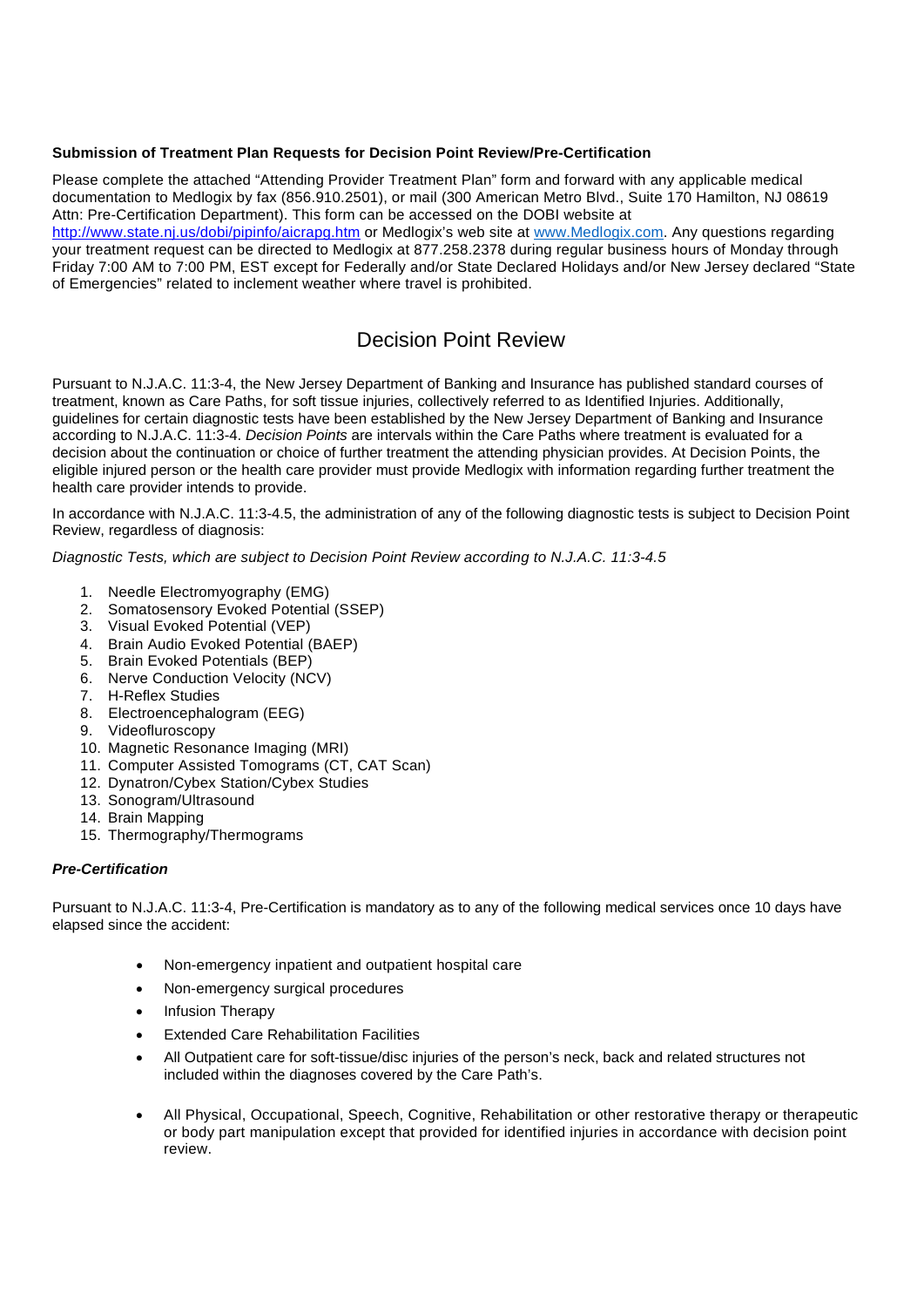- All Outpatient psychological/psychiatric treatment/testing and/or services
- All pain management/pain medicine services except as provided for identified injuries in accordance with decision point review
- Home Health Care
- **Acupuncture**
- Durable Medical Equipment (including orthotics and prosthetics), with a cost or monthly rental, in excess of \$75.00
- Non-Emergency Dental Restorations
- Temporo-mandibular disorders; any oral facial syndrome
- Current Perception Testing
- Nutritional Supplements
- All treatment and testing related to balance disorders
- Bone Scans
- **Podiatry**
- Any and all procedures that use an unspecified CPT/CDT, DSM IV, and/or HCPC code

#### **Decision Point Review/Pre-Certification Process**

On behalf of Electric Insurance, Medlogix will review all treatment plan requests and medical documentation submitted. A decision will be rendered within three business days after the receipt of a completed Attending Provider treatment Plan form request with supporting medical documentation. The Decision Point Review will be completed within 3 business days of receipt of the necessary information and notice of the decision will be communicated to the requesting medical provider by telephone and/or confirmed in writing. Denials of decision point review and pre-certification requests on the basis of medical necessity shall be the determination of a physician. In the case of treatment prescribed by a dentist, the denial shall be by a dentist.

If additional information is requested, the decision will be rendered within three days of our receipt of the additional information. In the event that Electric Insurance or Medlogix does not receive sufficient medical information accompanying the request for treatment, diagnostic tests or services to make a decision, an administrative denial will be rendered, until such information is received. If a decision is not rendered within three business days of receipt of an "Attending Provider Treatment Plan " form, you, as the treating health care provider, may render medically necessary treatment until a decision is rendered.

Failure to request decision point review or pre-certification where required, or failure to provide clinically supported findings that support the treatment, test, or durable medical equipment requested, shall result in an additional co-payment of 50% of the eligible charge for medically necessary: (1) diagnostic tests; (2) treatments; or (3) durable medical goods that were rendered/provided between the time notification to Medlogix was required and when Medlogix communicates the decision three (3) business days after the receipt of the treatment request. Such treatment shall be subject to retrospective review, as the above provision shall not be construed as to require reimbursement of tests and treatment that are not medically necessary or reasonable.

**In accordance with Order Number A16-101, all treating providers are required to submit all requests on the "Attending Provider Treatment Plan" for Decision Point Review and Precertification treatment requests. A copy of this form can be found on the NJ DOBI web site** <http://www.state.nj.us/dobi/pipinfo/aicrapg.htm> **or at Medlogix's web site [www.Medlogix.com.](http://www.medlogix.com/)**

Providers who submit Decision Point Review/Precertification are those providers who, in part, physically and personally perform evaluations of the injured person's condition, state the specific treatment and set treatment goals. Electric Insurance will not accept Decision Point Review/Precertification requests from the following providers;

- **Hospitals**
- Radiologic Facilities
- Durable Medical Equipment Companies
- Ambulatory Surgery Centers
- Registered bio-analytical laboratories;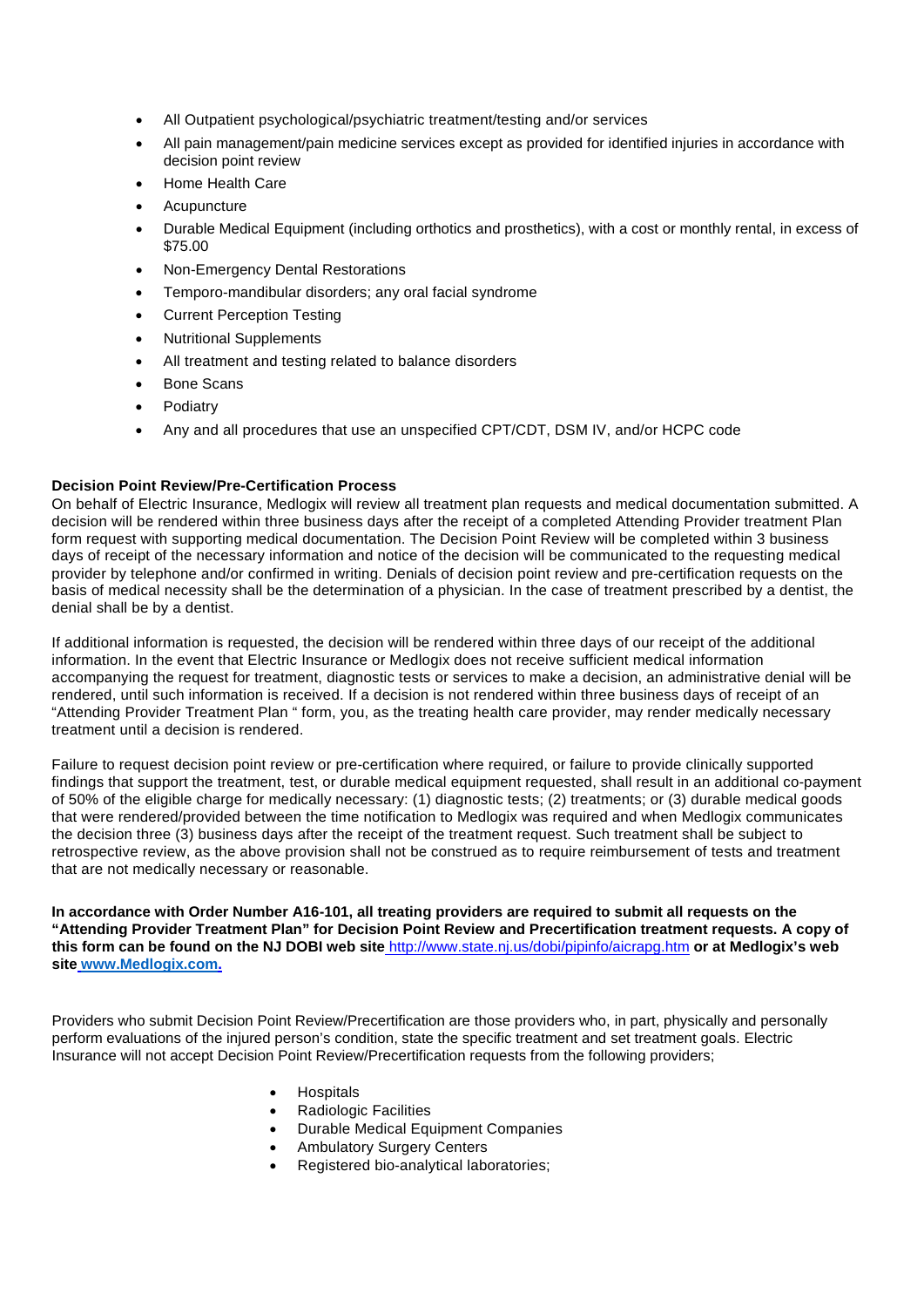- Licensed health maintenance organizations
- Transportation Companies
- Suppliers of prescription drugs/pharmacies

If any of the above restricted providers submits a Decision Point Review/Precertification request Medlogix will respond to that submitting provider no later than three business days after the request informing them that they are a restricted provider and instruct them that the submission must be made by the referring/treating provider.

As it relates to this Decision Point Review Plan, the follow applies when "Days" are referenced:

- "Days" means calendar days unless specifically designated as business days.
- A calendar and business day both end at the time of the close of business hours.
- In computing any period of time designated as either calendar or business days, the day from which the designated period of time begins to run shall not be included.
- The last day of a period of time designated as calendar days is to be included unless it is a Saturday, Sunday, or legal holiday, in which event the period runs until the end of the next day which is neither a Saturday, Sunday or legal holiday.

Example: Response on Decision Point Review and Precertification Requests must be communicated to the treating provider no later than three business days after the submitted request. A provider submits a proper request at Monday at 8:00 PM, which is 1 hour after the close of business hours at 7:00 PM. A response is due back to the treating provider no later than Friday at the close of the business hours.

Example: Decisions on treatment appeals shall be communicated to the provider no later than 14 calendar days from the date the insurer receives the appeal. The insurer receives the appeal by facsimile; transmission dated 3:00 P.M. on Tuesday, January 5th. Day one of the 14- calendar day period is Wednesday, January 6th. The 14th calendar day would be Tuesday, January 19th, however there is a State of Emergency Declared in New Jersey on Tuesday January 19<sup>th</sup> due to inclement weather. The insurer's decision is due no later than Wednesday, January 20th, providing the State of Emergency has been lifted.

#### **Decisions That May Be Communicated To You**

*Approved* – A request for treatment/testing/Durable Medical Equipment is approved by either the Nurse or a Medical Director (if forwarded to a Medical Director Review) or as a result of an Independent Medical Examination.

*Denied* - A request for treatment/testing/Durable Medical Equipment is denied either by a Medical Director or an Independent Medical Examiner.

*Modified*- A request for treatment/testing/Durable Medical Equipment is modified either by a Medical Director or an Independent Medical Examiner.

*Administrative Denial* –Failure to submit "Attending Provider Treatment Plan" or an incomplete Decision Point Review and Precertification treatment request, including but not limited to an unauthorized provider, incomplete "Attending Provider Treatment Plan" and legible clinically supported record will result in the submitting provider being notified, within three business days of the incomplete submission of what is needed to complete the precertification submission Upon receipt of the required additional information, the completed request will be reviewed and a decision will be rendered three business days after the submission.

*Retrospective DOS* – If the request for treatment/testing/Durable Medical Equipment is for a Date of Service which has already occurred, a decision of Retrospective DOS will be rendered.

*Pended to IME*: If based on the Medical Director's opinion a physical or mental examination is needed to render a decision, an appointment for an IME (of the same discipline and the most appropriate specialty related to the treating diagnoses) at a location reasonably convenient location to the examinee is scheduled within 7 calendar days of the date of the request. It is noted that medically necessary treatment can continue while the IME is being scheduled Such treatment shall be subject to retrospective review as the above provision shall not be construed as to require reimbursement of tests and treatment that are not medically necessary.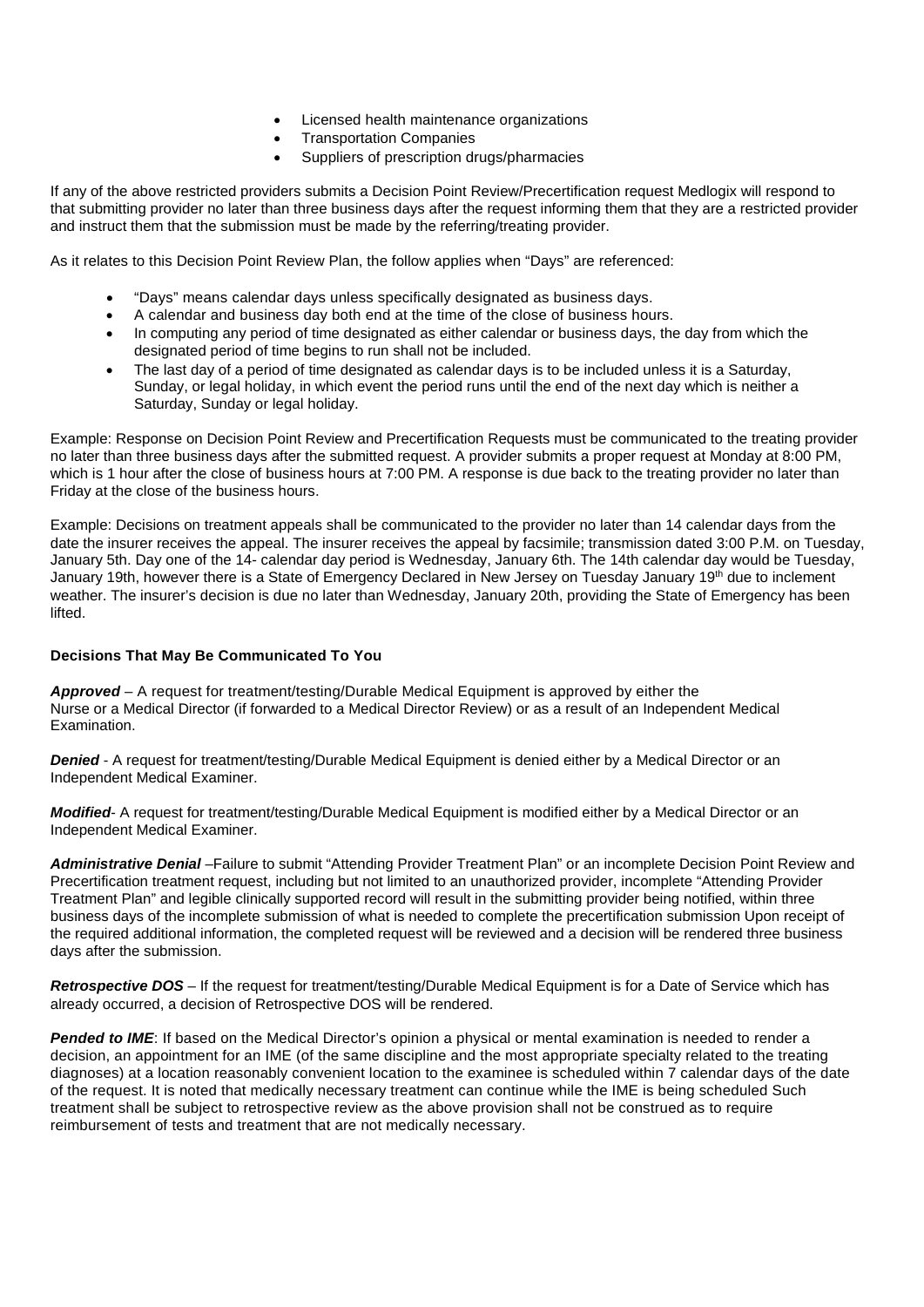Please note that the denial of decision point review and pre-certification requests on the basis of medical necessity shall be the determination of a physician. In the case of treatment prescribed by a dentist, the denial shall be by a dentist.

#### **Voluntary Pre-Certification**

We encourage you to participate in a voluntary pre-certification process by bringing a treatment plan request form to your provider or have them contact us for all services requested. Medlogix will utilize nationally accepted criteria to authorize a mutually agreeable course of treatment. In consideration for your participation in this voluntary pre-certification process, the bills your provider submits, when consistent with the agreed plan, will not be subject to review or audit as long as they are in accordance with the policy limits, deductibles, and any applicable PIP fee schedule. This process increases the communication between the patient, provider and Medlogix to develop a comprehensive treatment plan with the avoidance of unnecessary interruptions in care.

#### **Independent Medical Examinations**

Medlogix or Electric Insurance may request an Independent Medical Examination. At times, this examination may be necessary to reach a decision in response to the treatment plan request by the treating provider. This examination will be scheduled with a provider in the same discipline as the treating provider and the most appropriate specialty related to the treating diagnoses, as well as at a location reasonably convenient to the injured person Medlogix will schedule the appointment for the examination within 7 days of the day of the receipt of the request unless the insured/designee otherwise agrees to extend the time frame. Medically necessary treatment may proceed while the examination is being scheduled and until the Independent Medical Examination results become available. Such treatment shall be subject to retrospective review as the above provision shall not be construed as to require reimbursement of tests and treatment that are not medically necessary. Upon completion of the Independent Medical Examination, the treating provider will be notified of the results by fax or mail within three business days after the examination. A copy of the examiner's report is available upon request. If Electric Insurance or Medlogix fail to respond to the request within three business days of receipt of

the necessary information, the treating provider may continue the test, course of treatment, or durable medical equipment until such time as the final determination is communicated to the provider.

Medlogix will notify the injured party or designee and the treating provider of the scheduled physical examination and of the consequences for unexcused failure to appear at two or more appointments.

The following will constitute an unexcused failure:

- 1. Failure of the Injured Party to attend a scheduled IME without proper notice to Medlogix;
- 2. Failure of the Injured party to notify Medlogix at least two (2) days prior to the IME date;
- 3. Any reschedule of an unattended IME that exceeds thirty-five (35) calendar days from the date of the original IME, without permission from Electric Insurance;
- 4. Failure to provide requested medical records, including radiology films, at the time of the IME;
- 5. Failure to provide adequate proof of identification at the time of the IME; and/or
- 6. If the injured party that is being examined does not speak English, failure to request or provide an English speaking Interpreter for the exam.

If the injured party has two or more unexcused failures to attend the scheduled exam, notification will be immediately sent to the injured person or his or her designee, and all the providers treating the injured person for the diagnosis (and related diagnoses) contained in the attending physicians treatment plan form. This notification will place the injured person on notice that all future treatment diagnostic testing or durable medical equipment required for the diagnosis and (related diagnosis) contained in the attending physicians treatment plan form will not be reimbursable as a consequence for failure to comply with the plan.

## Voluntary Network Services

Medlogix has established a network of approved vendors for diagnostic imaging studies for all MRI and CT scans, durable medical equipment with a cost or monthly rental over \$75.00, prescription drugs, and all electro diagnostic testing listed in N.J.A.C. 11:3-4.5(b) 1 through 3 except for needle EMGs, H-reflex, and nerve conduction velocity (NCV) tests performed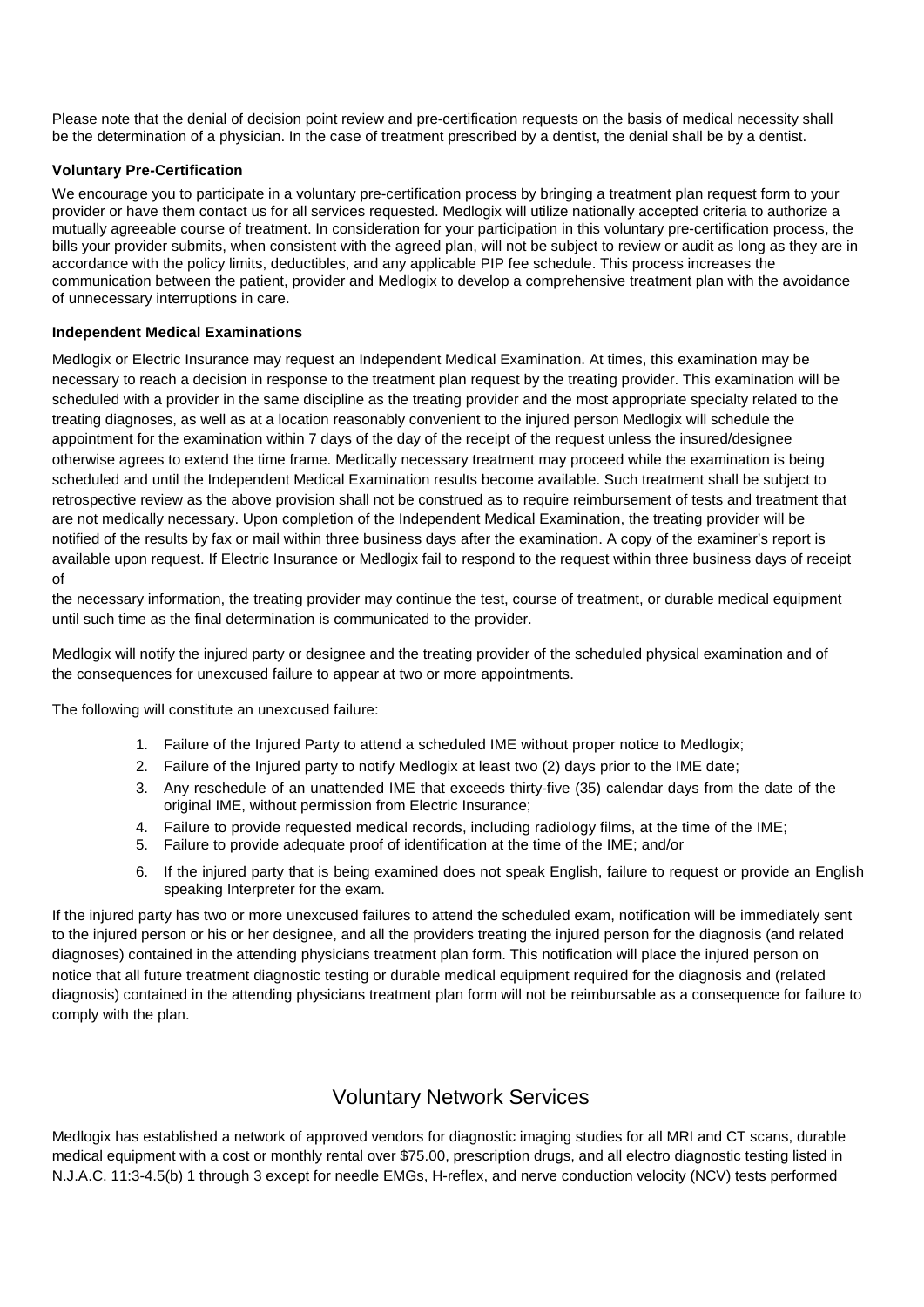#### together by your treating provider. **Failure to use an approved vendor will result in an additional co-payment not to exceed 30 percent of the eligible charge.**

When one of the above listed services, tests or equipment is requested through the decision point review/precertification process, a detailed care plan evaluation letter containing the outcome of the review is sent to the injured person or his/her designee, and the requesting provider. In addition the notice will include how to acquire a list of available preferred networks to obtain the medically necessary services, tests or equipment requested. In accordance with N.J.A.C. 11:34.4(g), failure to use an approved network will result in an additional co-payment not to exceed 30 percent of the eligible charge.

In addition to securing a list of preferred provider networks through the process outlined in the paragraph above, you may visit Medlogix's website at [www.Medlogix.com,](http://www.medlogix.com/) contact Medlogix by phone at 877.258.2378, via fax at 856.910.2501, or in writing at 300 American Metro Blvd., Suite 170, Hamilton, NJ 08619.

When you are in need of *Prescription* Drugs a pharmacy card will be issued that can be presented at numerous participating pharmacies. Instructions on how to find a list of participating pharmacies will be included with the pharmacy card.

## Penalty Notification

Failure to submit requests for Decision Point Review or Pre-certification where required, or failure to submit clinically supported findings that support the treatment, diagnostic testing, or durable medical goods requested will result in a copayment penalty of 50%. This co-payment is in addition to any co-payment stated in the insured's policy.

## Assignment of Benefits

Health care providers that accept assignment for payment of benefits should be aware that they are required to hold harmless the injured person, insured or the insurance carrier for any reduction of benefits caused by the provider's failure to comply with the terms of the Decision Point Review /Pre-Certification Plan. In addition, your treating physician must agree to submit disputes to our Internal Appeals Process prior to submitting any disputes through National Arbitration Forum as per N.J.A.C. 11:3-5. **Failure to comply with the Decision Point Review /Pre-Certification Plan or the Requirements to follow the Internal Appeals Process prior to filing litigation including arbitrations will void any and all prior assignment of benefits under this policy. Please note that any provider that has accepted an assignment of benefits, must comply with and complete the Appeals Process as noted below prior to initiating arbitration or litigation. Completing the appeals process means timely submission of an appeal and receipt of the response prior to filing for alternate dispute resolution. Except for emergency care as defined in N.J.A.C. 11:34.2, any treatment that is the subject of the appeal that is performed prior to the receipt by the provider of the appeal decision shall invalidate the assignment of benefits.**

# **Internal Appeal Process (effective April 17, 2017)**

Prior to making a request for alternate dispute resolution, all appeals must be initiated using the forms established by the NJ Department of Banking and Insurance. The minimum required information (identified by form section number) is as follows: KEY DATES (sections 1-2) CLAIM INFO (sections 3-5) PATIENT INFO (sections 6-7 and 9-13) PROVIDER/FACILITY INFO (sections 14-25) DOCUMENTS INCLUDED INFO (section 29 indicated with asterisk) PRE-SERVICE APPEALS ISSUES INFO (sections 30-31, and 32, 33, or 34) POST-SERVICE APPEALS ISSUES INFO (sections 30-31, 33 and/or 38 and 34-36 if completing section 38) PRE-SERVICE SIGNATURE INFO (sections 35-36) POST-SERVICE SIGNATURE INFO (sections 39-40). Failure to follow these requirements will be considered an incomplete submission and will result in an administrative denial. This incomplete submission does not constitute acceptance within the required timeframes for Pre-service and Post-service appeals.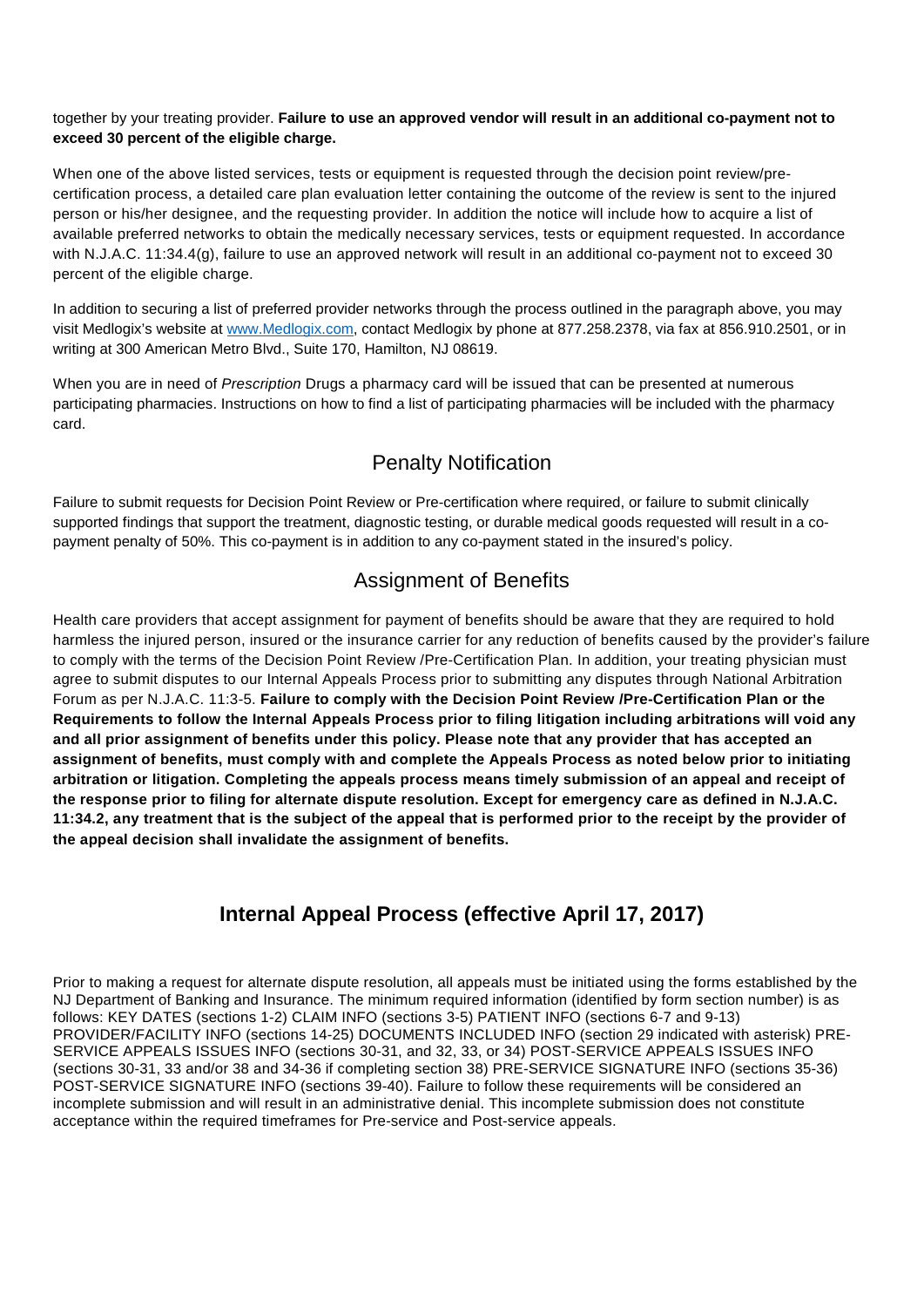Failure to utilize the Internal Appeals procedures as outlined in 11:3-4.7B on the forms established by the Department prior to filing arbitration or litigation will invalidate any assignment of benefits.

There are two types of appeals (with specific workflows) that can be considered:

Pre-service: an appeal of the denial or modification of a decision point review or precertification request prior to the performance or issuance of the requested medical procedure, treatment, diagnostic test, other service, and/or durable medical equipment on the grounds of medical necessity.

The Pre-service appeal form and any supporting documentation shall be submitted by the provider to Medlogix via fax @ (856) 910-2501 or in writing @ 300 American Metro Blvd., Suite 170, Hamilton, NJ 08619.

A pre-service appeal shall be submitted no later than 30 days after receipt of a written denial or modification of requested services.

Decisions on pre-service appeals shall be issued by the insurer or its designated vendor to the provider who submitted the appeal no later than 14 days after receipt of the pre-service appeal form and any supporting documentation. If it's determined that the new information submitted with the appeal requires the need of an expert report or addendum to an expert report (ie: Peer Review, Independent Medical Exam, Medical Director Review, etc...) to properly respond to the appeal, an additional 10 days will be added to the response time requirement.

Post-service: an appeal subsequent to the performance or issuance of the services and/or what should be reimbursed.

The Post-service appeal form and any supporting documentation shall be submitted by the provider to Medlogix via fax @ (856) 552 -1999 or in writing @ 300 American Metro Blvd., Suite 170, Hamilton, NJ 08619.

A post-service appeal shall be submitted at least 45 days prior to initiating alternate dispute resolution pursuant to N.J.A.C. 11:3-5 or filing an action in Superior Court.

Decisions on post-service appeals shall be issued by the insurer or its designated vendor to the provider who submitted the appeal no later than 30 days after receipt of the appeal form and any supporting documentation. If it's determined that the new information submitted with the appeal requires the need of an expert report or addendum to an expert report (ie: Professional Code Review, Medical Bill Audit Report, UCR Analytical Analysis, etc...) to properly respond to the appeal, an additional 10 days will be added to the response time requirement.

The appeal process described above provides only one-level of appeal prior to submitting the dispute to alternate dispute resolution. A provider cannot submit a pre-service appeal and then a post-service appeal on the same issue. The preapproval of the treatment and the reimbursement for that treatment are separate issues. A provider can submit a preservice appeal for the treatment and then a post-service appeal for the reimbursement for that treatment.

If a claimant or provider retains counsel to represent them during the Internal Appeal Procedures, they do so strictly at their own expense. No reimbursement will be issued for counsel fees or any other costs, regardless of the outcome of the appeal.

Please note that any provider that has accepted an Assignment of Benefits or any insured , must comply with the Appeals Process as noted below prior to initiating arbitration or litigations, otherwise the Assignment of Benefits will be deemed null and void.

### Payments/Reimbursement

Electric Insurance will reimburse all eligible medically necessary services in accordance with the most current New Jersey PIP Regulations and Fee Schedule relating to the date of service.

When provider fees are not noted in a fee schedule, Electric Insurance reserves the right to reimburse the appropriate fee schedule amount for a similar service or equipment in the region where the service or equipment was provided, or Electric Insurance will determine the reasonableness of the provider's fee by comparison of its experience with that provider and with other providers in the region. National databases of fees, such as those published by FAIR Health [\(www.fairhealthus.org\)](http://www.fairhealthus.org/) or Wasserman [\(http://www.medfees.com/\),](http://www.medfees.com/),) for example, are evidence of the reasonableness of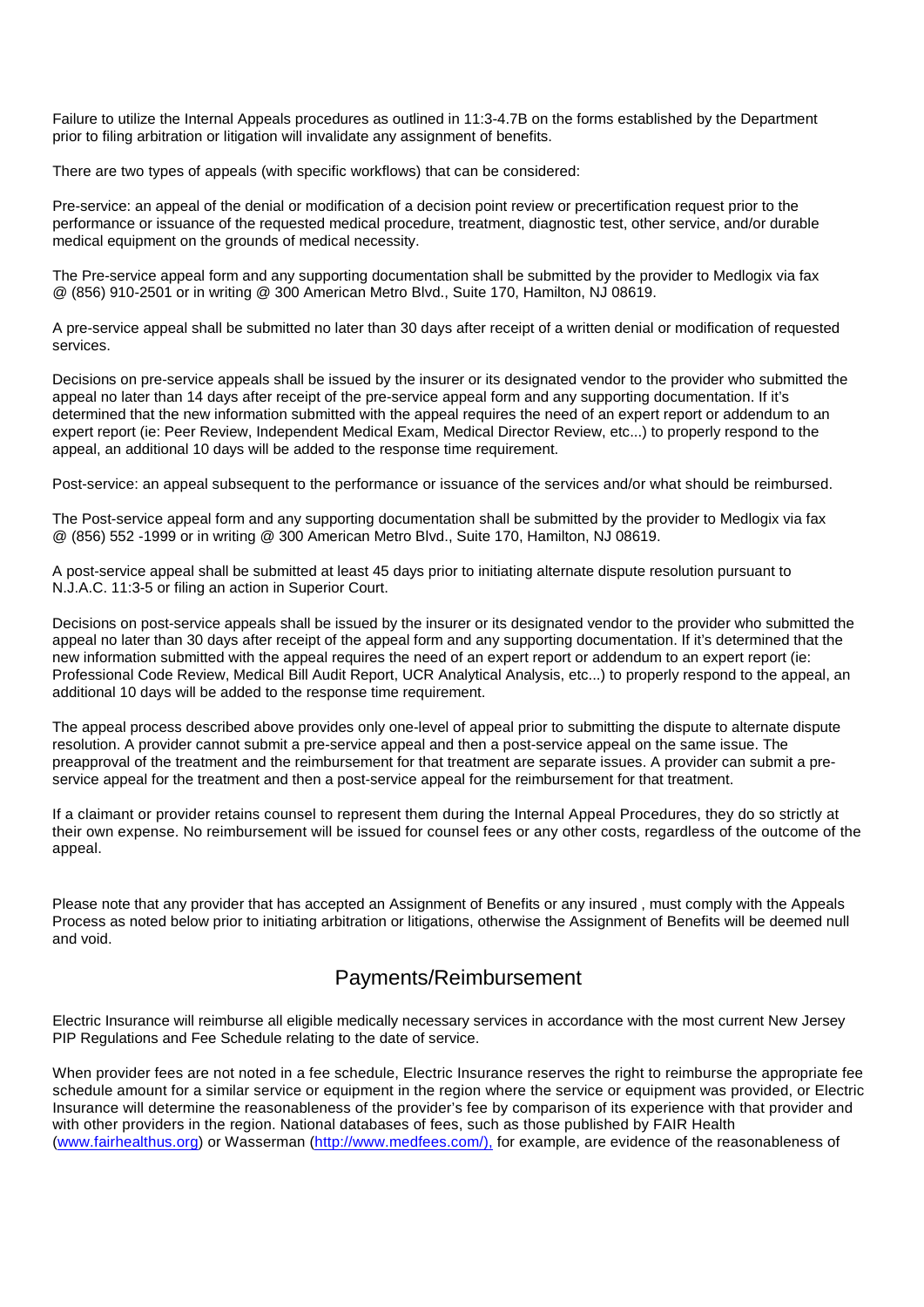fees for the provider's geographic region or ZIP code. The use of national databases of fees is not limited to the above examples. Electric Insurance reserves the right to reimburse whichever amount is less.

Electric Insurance has no obligation to reimburse for specific CPT/HCPC codes if approved or pre-certified in a Decision Point Review/Precertification request as it relates to applying payment methodology in the NJ PIP regulations, including but not limited to the NCCI edits. If the NCCI edits prohibit reimbursement for the codes that were billed such codes will not be reimbursed. The New Jersey Department of Banking and Insurance has adopted the NCCI edits to prevent duplication of services and unbundling of codes and the NCCI edits are part of Electric Insurance's obligation to only reimburse for medically necessary treatment. To obtain the entire current NCCI edits from the following web site: [www.cms.gov/NationalCorrectCodInitEd/.](http://www.cms.gov/NationalCorrectCodInitEd/)

### Dispute Resolution Process

If the treating provider is not satisfied with the results of Medlogix's Internal Appeals Process, the treating provider may file with the Dispute Resolution governed by regulations promulgated by the New Jersey Department of Banking and Insurance (N.J.A.C. 11:3-5) and can be initiated by contacting the Forthright at 732-271-6100 or toll-free at 1-888-881 6231. Information is also available on the Forthright website, [http://www.nj-no-fault.com.](http://www.nj-no-fault.com/) Electric Insurance retains the right to file a Motion to remove any Superior Court action to the Personal Injury Protection Dispute Resolution Process pursuant to N.J.S.A. 39:6A-5.1. Unless emergent relief is sought, failure to utilize the Appeals Process prior to filing arbitration or litigation will invalidate an assignment of benefits.

Should you have any questions or require any further information not available through the websites, don't hesitate to contact us or Medlogix. Electric Insurance's plan administrator, Medlogix, is available by phone at 877.258.2378, facsimile at 856.910.2501, or in writing at 300 American Metro Boulevard., Suite 170, Hamilton, NJ 08619.

Sincerely,

Electric Insurance Company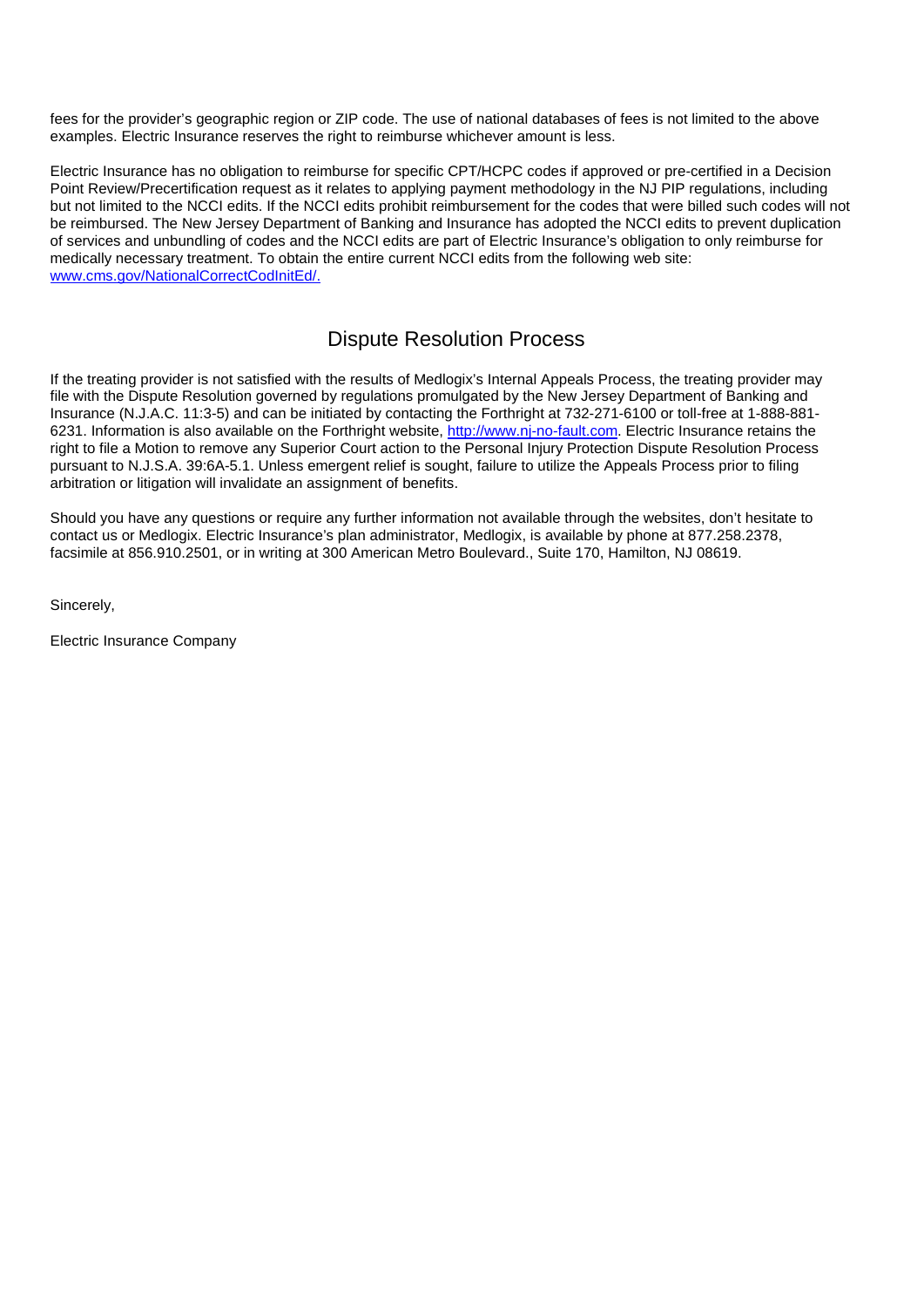#### **ATTENDING PROVIDER TREATMENT PLAN**

| EI.<br><b>INITIAL SUBMISS ION</b>                                                                                                                                                                     |                        |                                   |                                                                                  |            |                                                                                                     | CI FOLLOW-U P SUB MISS ION<br>13.5TE                          |                                     |                                    |  |                                  |                                                 |                                        |                                                                    |                            |                                           |
|-------------------------------------------------------------------------------------------------------------------------------------------------------------------------------------------------------|------------------------|-----------------------------------|----------------------------------------------------------------------------------|------------|-----------------------------------------------------------------------------------------------------|---------------------------------------------------------------|-------------------------------------|------------------------------------|--|----------------------------------|-------------------------------------------------|----------------------------------------|--------------------------------------------------------------------|----------------------------|-------------------------------------------|
| <b>TYPE OR PRINT LEGIBLY</b><br><b>PARENT IFV</b><br><b>I3FCIMATION   PATI:ENE</b><br>kl.-VJE<br>Gerald St                                                                                            |                        |                                   |                                                                                  |            | <b>Imlie</b>                                                                                        | <b>LAM</b>                                                    | <b>DATE OF ACCIDENT</b>             |                                    |  |                                  | 14. PI3LJSYHDLJ3'S 1/JE                         | POUCTFN3L0ER RtFORMATTON               | r., Monaj                                                          | ay                         | $.17 -$<br>• • • •                        |
| F.5109  CORM-S.: Ng. 11:r--                                                                                                                                                                           |                        |                                   |                                                                                  |            |                                                                                                     | 12. 12 PATIENTS r'<br>R.9_4, ra:. TO:                         |                                     | hi                                 |  |                                  |                                                 | 15. POUCY.-111131 ADCR ME Na. 113'3rti |                                                                    |                            |                                           |
| . C- $\mathbf{T}^*$                                                                                                                                                                                   |                        |                                   |                                                                                  |            | ETATE A. ENFLI31 <sup>0</sup> .134T?<br>$\rightarrow$ $\pm$<br>$\bullet$ $\mathbf{v1}$<br><b>NO</b> |                                                               |                                     | <b>16. CITY</b>                    |  |                                  |                                                 | fr. ERA                                |                                                                    |                            |                                           |
| . ZJP CODE<br>$E. = -I - DhE X  1'1:1$ in Arta Cook)                                                                                                                                                  |                        |                                   |                                                                                  |            |                                                                                                     | <b>B. AUTO ACOO:635f7</b><br>$\cdot$ Iss<br><b>Contractor</b> |                                     | N13-                               |  | la TELMA:MEE*; triode Area Code) |                                                 |                                        |                                                                    |                            |                                           |
| . FATIErr sRHD E                                                                                                                                                                                      | Id<br><b>9. SEX</b>    |                                   |                                                                                  |            | <b>G OTHER Acastiairm</b>                                                                           |                                                               |                                     |                                    |  |                                  | REL.1.1111.11•11118 PARENT                      |                                        | 1-3. ZIP CODE                                                      |                            |                                           |
| . 1431.1RA4C-E C.C.A.c ANY                                                                                                                                                                            |                        |                                   | 11. <sup>1</sup> 1                                                               | $\Box$     | $\mathbf F$                                                                                         |                                                               | $1133$ .<br><b>30PATIENTLINABLE</b> | <b>NO</b><br><b>TO</b><br>$WORK =$ |  |                                  |                                                 |                                        |                                                                    |                            |                                           |
| C POUT <sup>,</sup> NLIMEIER                                                                                                                                                                          |                        |                                   |                                                                                  |            |                                                                                                     |                                                               | $EI_{NO}$                           | <b>YEE</b>                         |  |                                  |                                                 |                                        |                                                                    |                            |                                           |
| PROVIDER IINONMATION<br><b>1 !VANE OF TIATLNG PRCNICIER</b>                                                                                                                                           |                        |                                   | Firs!                                                                            |            | Vale!                                                                                               | <b>VOL</b> i 13.                                              |                                     | $NT^*$                             |  |                                  | <b>74. 2 - ECJALTY</b>                          |                                        | <b><i>AEACLITEDR OFFICE UWE</i></b>                                |                            |                                           |
| - FAC,LITY .CgRCE ACIDRE211la Sine!)                                                                                                                                                                  |                        |                                   |                                                                                  |            |                                                                                                     |                                                               |                                     | <b>27. CITY</b>                    |  |                                  |                                                 |                                        | 213 <sup>-</sup> rE                                                | $M1$ . 2.IP CODE           |                                           |
| $C.E.-1-01E$                                                                                                                                                                                          | '.1:r.i.rin Area Cana) |                                   | 31. 16.1ALL 1313RESS                                                             |            |                                                                                                     | 33. FAX* rinfaile Areil Corti                                 |                                     |                                    |  |                                  | 33. INMAL DATE Of TX                            |                                        |                                                                    | $3=$ , D.4. o= 1i. - is li |                                           |
| S FA1:13,7 LIE.13IGA H157aRN-MS.AnahrrEV9.1 HAD AlY <sup>OF</sup> THE ;OLLOWFNG SER VIOES7 GI-E1 MARK THOSE APPLJGAEILE BE10W:'4CT'EL1 OXEB CHECKED RE.DIIRE BRIE=<br>.6NOFEF_RVICEAMUOATErjR7.ICEO C |                        |                                   |                                                                                  |            | <b>SERUIATE AIACI-141ENT1</b>                                                                       |                                                               |                                     |                                    |  |                                  |                                                 |                                        |                                                                    |                            |                                           |
| $\Box$ PrIFF.C.ATION.E1 $\Box$<br>CRAMMAT21 Cg LJIE.32 OR ENILP_RY                                                                                                                                    |                        |                                   | <b>Q</b> SUREEITI                                                                |            | $\Box$ X-RAY $\Box$ DIAGINOZ:.<br>Prime .4-._ to senIEr 'Pre mini(!MG)                              |                                                               |                                     |                                    |  |                                  |                                                 |                                        | $\therefore$ , $\top$ .1 EY.11742 CON DI 11.13r. COPAIDRE1113M32 C |                            | <b>OTHER</b>                              |
|                                                                                                                                                                                                       |                        | $3_{-}$                           |                                                                                  |            |                                                                                                     |                                                               |                                     |                                    |  |                                  |                                                 |                                        | $.c.c.$ ild. $119$                                                 | $\Box$ 10.                 |                                           |
|                                                                                                                                                                                                       |                        |                                   |                                                                                  |            |                                                                                                     | H                                                             |                                     |                                    |  |                                  |                                                 |                                        |                                                                    |                            |                                           |
| <b>THK</b><br><u>HROR</u><br><b>CPI</b>                                                                                                                                                               | <b>FPATH</b>           | <b>EXIV</b>                       |                                                                                  |            |                                                                                                     |                                                               |                                     |                                    |  |                                  |                                                 |                                        |                                                                    |                            |                                           |
| E C<br><b>THE</b><br>OF                                                                                                                                                                               |                        |                                   | CP2<br><b>AS IT RELATES TO MS MA</b>                                             |            | El CP.                                                                                              |                                                               | 11.                                 | C.P.                               |  |                                  |                                                 | <b>CPE</b>                             |                                                                    | $Q$ CPE                    |                                           |
| $\boldsymbol{\alpha}$<br><b>RdH</b><br><b>LOF</b><br><b>COMP</b><br>T.<br><b>FRO</b><br>М                                                                                                             |                        | iirmi, lattk<br>$\mathbf{r}$<br>⊔ | <b>PRIMEDRES. 583 V1E  CR SUF.LE</b><br><b>IErpts T. 'Amami CrEurrerlzur es.</b> |            |                                                                                                     | <b>EREL</b>                                                   |                                     |                                    |  |                                  | <b>2FNA P.E</b> CrflOr, : AGNOBIE,<br>pc.p.iTER |                                        | $9;1E011340V$ FREOLJElier CL.R.I.T.C.r.                            |                            |                                           |
| <b>MM</b>                                                                                                                                                                                             | DD                     |                                   |                                                                                  | OPT.1-ORG2 |                                                                                                     | $7x^*$                                                        |                                     | Irenlal UN Men B.Bleral            |  |                                  |                                                 |                                        |                                                                    |                            | i rm 1911 Palm rm mmlii lid Le OTAL UNITS |
|                                                                                                                                                                                                       |                        |                                   |                                                                                  |            |                                                                                                     |                                                               |                                     |                                    |  |                                  |                                                 |                                        |                                                                    |                            |                                           |
|                                                                                                                                                                                                       |                        |                                   |                                                                                  |            |                                                                                                     |                                                               |                                     |                                    |  |                                  |                                                 |                                        |                                                                    |                            |                                           |
|                                                                                                                                                                                                       |                        |                                   |                                                                                  |            |                                                                                                     |                                                               |                                     |                                    |  |                                  |                                                 |                                        |                                                                    |                            |                                           |
|                                                                                                                                                                                                       |                        |                                   |                                                                                  |            |                                                                                                     |                                                               |                                     |                                    |  |                                  |                                                 |                                        |                                                                    |                            |                                           |
|                                                                                                                                                                                                       |                        |                                   |                                                                                  |            |                                                                                                     |                                                               |                                     |                                    |  |                                  |                                                 |                                        |                                                                    |                            |                                           |
|                                                                                                                                                                                                       |                        |                                   |                                                                                  |            |                                                                                                     |                                                               |                                     |                                    |  |                                  |                                                 |                                        |                                                                    |                            |                                           |
|                                                                                                                                                                                                       |                        |                                   |                                                                                  |            |                                                                                                     |                                                               |                                     |                                    |  |                                  |                                                 |                                        |                                                                    |                            |                                           |
| <b>I. .1 C.LUDE S UP DORTING DOCULIEMTS</b>                                                                                                                                                           |                        |                                   |                                                                                  |            |                                                                                                     |                                                               |                                     |                                    |  |                                  |                                                 |                                        |                                                                    |                            |                                           |

FRAUD PREVERTN3N -NEW SERSET WARNING<br>FERSON if HO KNOW.143..1rg !LEE A STKI 12111E74.7 OF GLIM CI311TAINING F…r\_SE OR MI ELEADIN:3 IN FO RMA1GN 1231…6LE-CT TO CRIMINAL ANO CIVL PENALIE.S.

**PROVIUEN STATEMENT** 

**HAVE P** 

CONFLETED AND FRE4 $^1$ £<sup>1</sup>NED THIS

WE 151 FORmAnoN IE TRUE MO CC.RRECT TO THE BEET Of MY KNaN.LaisE ND BELIE;.

212NATLIRE OF PRENIO ER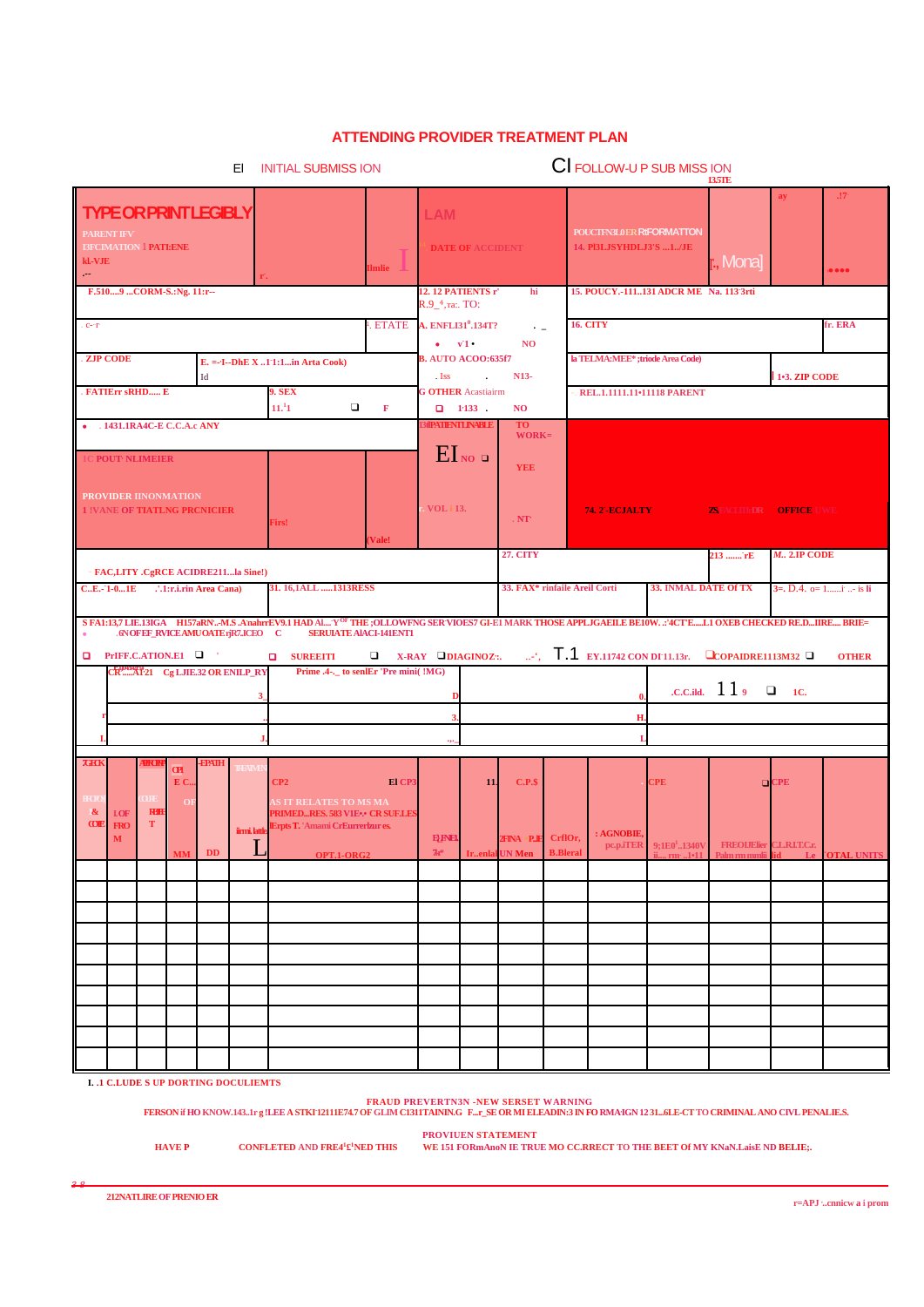| <b>MEW JERSEY PIP POST-SERVICE APPEAL FORM</b>                                                       |                                                                                                                                                                                                                                                                                   |                                                                  |  |            |                                                                                                                                                                                                     |                            |                        |                                                                                                                                                                                   |                |                              |                                                                                 |                                                                                                                                                                                                                         |  |  |
|------------------------------------------------------------------------------------------------------|-----------------------------------------------------------------------------------------------------------------------------------------------------------------------------------------------------------------------------------------------------------------------------------|------------------------------------------------------------------|--|------------|-----------------------------------------------------------------------------------------------------------------------------------------------------------------------------------------------------|----------------------------|------------------------|-----------------------------------------------------------------------------------------------------------------------------------------------------------------------------------|----------------|------------------------------|---------------------------------------------------------------------------------|-------------------------------------------------------------------------------------------------------------------------------------------------------------------------------------------------------------------------|--|--|
|                                                                                                      |                                                                                                                                                                                                                                                                                   |                                                                  |  |            |                                                                                                                                                                                                     |                            |                        | TYPE OR! pRrfruciELy AND KEEP vorroay THE LINES DC THE <b>THE STATE APPEAL SUE&amp;':</b>                                                                                         |                |                              |                                                                                 | =FaSaPf na r€ ilF dirli. WMW nip Pc,r ip,                                                                                                                                                                               |  |  |
| <b>SPACE PROVIDED</b><br><b>CLAJM INFORMATION</b><br><b>I INSURANCE COMPANY</b><br>CLAM <sub>9</sub> |                                                                                                                                                                                                                                                                                   |                                                                  |  |            |                                                                                                                                                                                                     |                            |                        | <b>{ME CP LOSS</b>                                                                                                                                                                |                |                              |                                                                                 |                                                                                                                                                                                                                         |  |  |
| PATIENT IINFORMAPON                                                                                  |                                                                                                                                                                                                                                                                                   |                                                                  |  |            |                                                                                                                                                                                                     |                            |                        |                                                                                                                                                                                   | ill}CLE PITLAL | <b>DATE OF EliFiTh</b>       |                                                                                 |                                                                                                                                                                                                                         |  |  |
| <b>I. MIST !iAL</b><br><b>B. UST NAME</b><br>T b. ADDRESS iNa. Someri                                |                                                                                                                                                                                                                                                                                   |                                                                  |  |            |                                                                                                                                                                                                     |                            |                        |                                                                                                                                                                                   |                | <b>112 .STATE</b>            | 13. MP                                                                          |                                                                                                                                                                                                                         |  |  |
| PROM DERJFACILITY INFORMATION<br><b>S4. LAST NAY&amp;</b><br>t in                                    |                                                                                                                                                                                                                                                                                   |                                                                  |  |            |                                                                                                                                                                                                     |                            |                        |                                                                                                                                                                                   |                | <b>A FACIUTY-OFFICE MALE</b> |                                                                                 |                                                                                                                                                                                                                         |  |  |
|                                                                                                      | <b>T7. SPEC LIIITY</b>                                                                                                                                                                                                                                                            |                                                                  |  |            |                                                                                                                                                                                                     |                            | 111. TAX I N           |                                                                                                                                                                                   |                |                              | TM IV/II                                                                        |                                                                                                                                                                                                                         |  |  |
|                                                                                                      | -13. ADDRESS No Sheen                                                                                                                                                                                                                                                             |                                                                  |  |            |                                                                                                                                                                                                     |                            |                        | <b>L CITY</b>                                                                                                                                                                     |                |                              | <b>2E STATE</b>                                                                 | 1S T                                                                                                                                                                                                                    |  |  |
| 0'.PR                                                                                                |                                                                                                                                                                                                                                                                                   | <b>R</b> rt. TELEPHONE Hirciu: k. Area Cocks                     |  |            |                                                                                                                                                                                                     | r. F& I arEhale Ow= CrElei |                        |                                                                                                                                                                                   |                | +-, BAIA, ACCRESS            |                                                                                 |                                                                                                                                                                                                                         |  |  |
|                                                                                                      | <b>VIEEZL</b><br><b>DAYS OF</b><br><b>MDDW</b><br><b>WEDFAESakl</b><br><b>TILIESCAY</b><br>DIECTS THOSE APPLICABLE BELOY4 Hrdu:k. Proof of Brost<br><b>NIRO/NALAPIROECNONAHONE</b><br><b>QUIRERCRI<sup>OTHER</sup>SuPPORTIF,G</b><br><b>MILL III CF/A115)</b><br>DOCumENTS<br>1:1 |                                                                  |  | (Describst | <b>The FLSELAV</b><br><b>DOCUMENTS</b><br>if Acacemi<br><b>FREAY<br/>NCLUDEL</b><br>ĿЕ<br><b>FPPLANATIOMOFMEMF FMPAYI1917</b><br>in NDFFFNDEAFIWMEAI FFAILTEMORES<br>$\rm E$ <b>THAN AILINEALEM</b> |                            |                        | PROW:1ER A.vALABLITe ME OF DAY.<br><b>FROM</b><br>т<br>$\mathbf{O}$<br><b>10 'APPEAL noh TAMALE MAIIMATME</b><br><b>0 PEER PtEv€IN REPORT</b><br><b>REPORT</b><br>ET PPO CONTRACT |                |                              |                                                                                 |                                                                                                                                                                                                                         |  |  |
| <b>Nri. &amp;DB</b> 13                                                                               |                                                                                                                                                                                                                                                                                   | 3I. TOT& SRL REIMBURSEMENT                                       |  |            |                                                                                                                                                                                                     |                            |                        | POST-SE MACE APPEAL. ISSUES<br>ELPECTEL, $\Box$ . $\Box$ $\Box$ $\Box$<br><b>26 UNIE LE AL ;f11</b>                                                                               |                |                              | 37. LANE LEVEL BRECTED                                                          | ",,, LEVEL APPEAL ODDEM Poifi                                                                                                                                                                                           |  |  |
| $\cdot$ i<br><b>DATI</b>                                                                             | $\alpha$<br><b>SFRACE</b><br><b>FROM</b>                                                                                                                                                                                                                                          | <b>ilpi</b><br>irmicampi mammy= !wain* !mbar.' IhM m,,si it hric |  | <b>TO</b>  |                                                                                                                                                                                                     |                            | ki-CFr.11CPCSWIC<br>a. | <b>AllEourilr</b><br>IPLIIIVEPIIMakom IENNt zhauld 011. Wnpilied Laidig IffelanglornamNrrlip4 mud gcarywraP ist LP* mohla .4. PM PIPEP PP:k cot *hi Isom                          |                |                              | <b>FIENERAIM aIAIOLLNIT</b><br>aF ari farm i AJ76IFOINILLw immiripma mope! loft | 311L 'w <b>IMF</b> LEVEL APPEAL<br>concrsi ibs                                                                                                                                                                          |  |  |
|                                                                                                      |                                                                                                                                                                                                                                                                                   | I HAVE PERSONALLy COMPIETEJ5 OR REVEWEII.                        |  |            |                                                                                                                                                                                                     |                            |                        | F CILIA PIWEN1193m-mEIM JEASire VNIdlamIeG<br>PE141d,11E-S<br><b>PROYKIER STATEMENT</b>                                                                                           |                |                              |                                                                                 | AMY PERSON Oimel ovorc,ine niss A Fuanoco OF cuud C6iTAPar.4 Aocy FAi_SE OR hina.AZ•C laTCRNIATICOI \$LIMJECT TO CRIMAL A.Fal ave.<br>FORIL 'THE r4FORITIATON rtr MIX AND OWtREC T TO TIC MST OF LIN P0401FdLEECZGEILZI |  |  |

XI. SIGNATURE OF PRC9011:101

**99. DATE** 

F9P Peol-tpwww + loped Firm IAplitm 1 gIOSIT)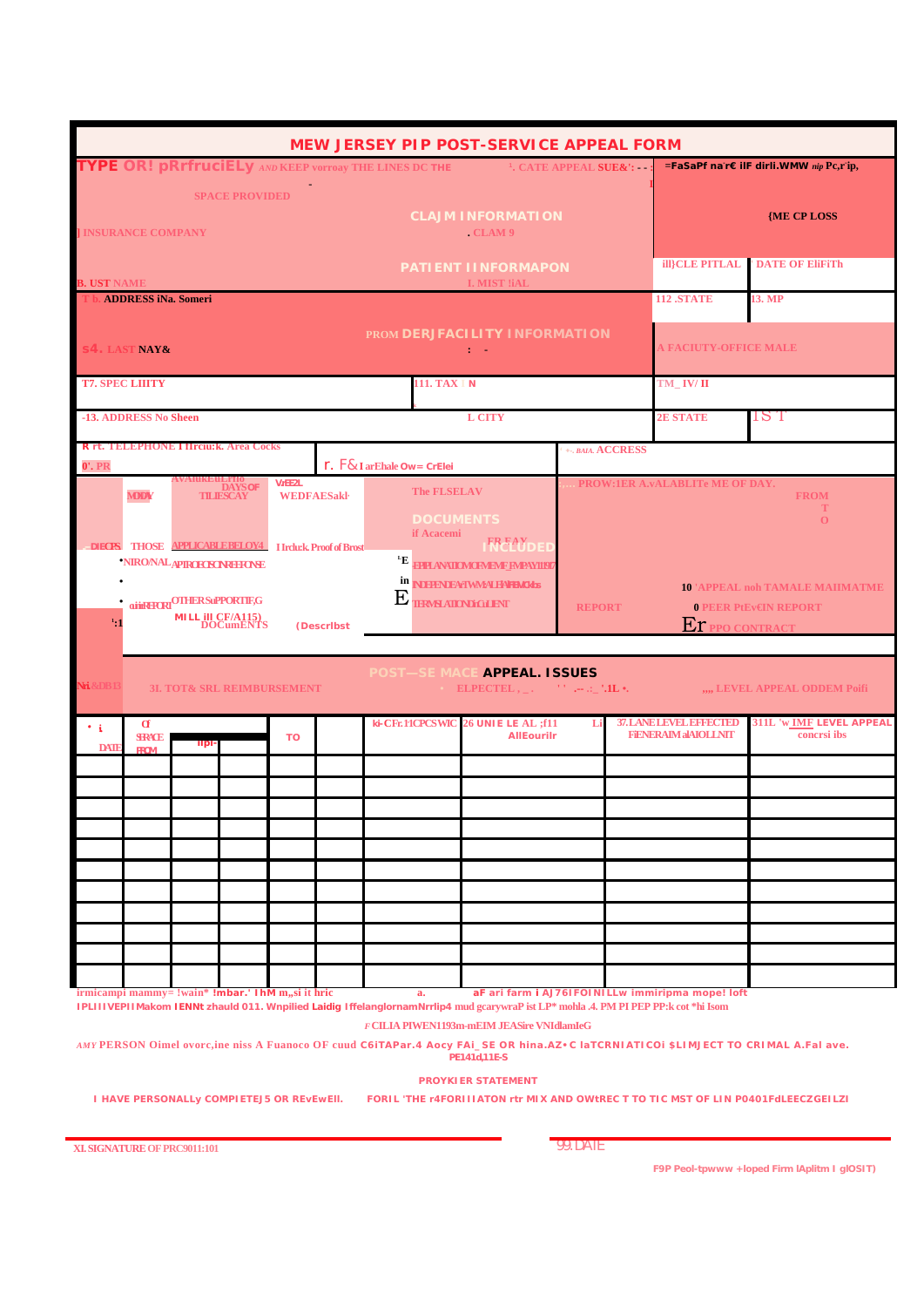|                | <b>NEW JERSEY PIP POST-SERVICE APPEAL</b>         |              |                                                               |  |  |  |  |  |  |  |
|----------------|---------------------------------------------------|--------------|---------------------------------------------------------------|--|--|--|--|--|--|--|
|                | <b>REASON CODES</b>                               |              |                                                               |  |  |  |  |  |  |  |
|                | <b>BILL LEVEL APPEAL COINE.</b>                   |              | <b>UNE LEVEL APPEAL F. NEITS</b>                              |  |  |  |  |  |  |  |
|                | improper Dochuctidle Addled                       | A            | knyralizo Applcakin of Fee Si le Amon                         |  |  |  |  |  |  |  |
| $\overline{2}$ | improper Co-pay Appikci                           | $\Omega$     | <b>Impala ApploriMn of limikir Reductirm</b>                  |  |  |  |  |  |  |  |
| 3              | <b>improper interest Applied</b>                  | c            |                                                               |  |  |  |  |  |  |  |
| 4              | [Merest Due - Payment Not UN% Tam*                | D            | nf                                                            |  |  |  |  |  |  |  |
| s              | <b>BM Processed under 'Moog Patent</b>            | Е            | to roper use of Kamm Coned [axing A'ACCI)                     |  |  |  |  |  |  |  |
| A              | No Response To BA Subminen Poi SCI Days           | F            | locraper Appicafion of ufiC 'mail                             |  |  |  |  |  |  |  |
| $\overline{7}$ | improper Application of Com:relation of &maks     | G            | improper Appluoion of PPO Airtime                             |  |  |  |  |  |  |  |
| A              | improper Use of PPO - Not Partice3aIng In Network | Ħ            | Irmaaper Apptcallin of Pre-cent Pam Iy Co-pay                 |  |  |  |  |  |  |  |
| 9              | Improper Lise of PPO - Termfabal From NeN/orli    |              | IMPROPE ADDICATION OF VARY NOMA PARMAY CA-DAV                 |  |  |  |  |  |  |  |
| 13             | improper Denial Based on Coverage Imestigabon     | 4            | 'WWI Appilifral or PROptetiNft WNW WNW* BM.                   |  |  |  |  |  |  |  |
|                |                                                   | ĸ            | imptrepro Applopiain of Roirceigeoluo iltalimi Pled mily emir |  |  |  |  |  |  |  |
|                |                                                   |              | improper Appimirin of Ili ARO Radii:Am                        |  |  |  |  |  |  |  |
|                |                                                   | 1A           |                                                               |  |  |  |  |  |  |  |
|                |                                                   | N            | Improper Application of Peer Ream Rednoton                    |  |  |  |  |  |  |  |
|                |                                                   | $\mathbf{o}$ | improper AppOcatin of IME Reap:non                            |  |  |  |  |  |  |  |
|                |                                                   | P            | Immix Applorinn of Laming Scppmine Maki Roands Denial         |  |  |  |  |  |  |  |
|                |                                                   | $\mathbf 0$  | <b>Impropor Appluiplon.of Coanftaion of Bevels</b>            |  |  |  |  |  |  |  |
|                |                                                   | R            | D Copses Erna Camped improper Rointasomme                     |  |  |  |  |  |  |  |
|                |                                                   | 5            | rot Resporne to Sento" Mild                                   |  |  |  |  |  |  |  |
|                |                                                   |              |                                                               |  |  |  |  |  |  |  |

RPPia-Sww44 APIV441F.W. 'A.M. I 14200111